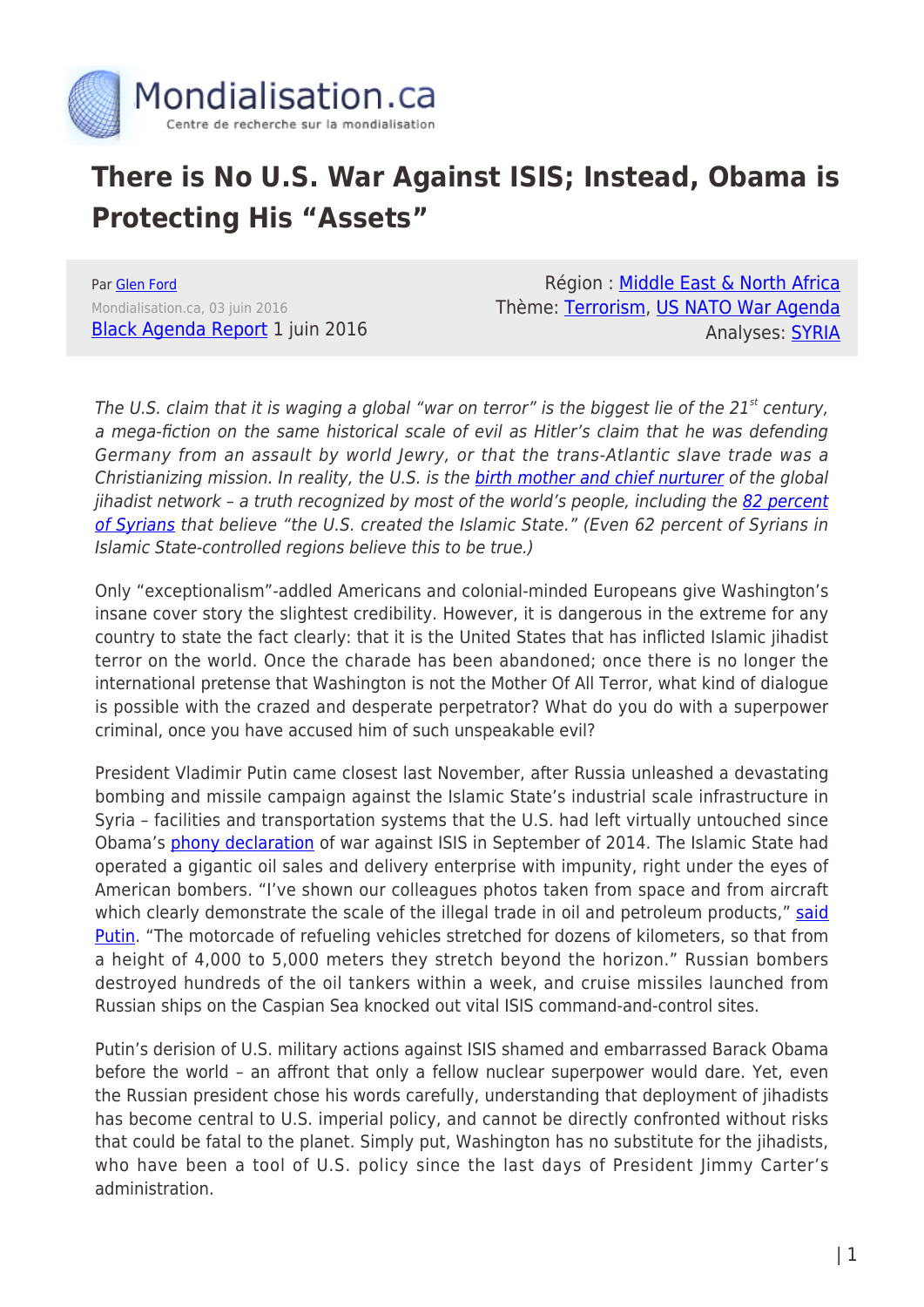That's why, in August of 2014, President Obama [admitted](https://www.washingtonpost.com/politics/transcriptpresident-obamas-aug-28-remarks-on-ukraine-and-syria/2014/08/28/416f1336-2eec-11e4-bb9b-997ae96fad33_story.html) "We don't have a strategy yet" to deal with ISIS. It had been thirteen years since 9/11, but none of the U.S./Saudi-sponsored jihadists had ever "gone off the reservation," spitting on the hands that fed them, attacking the al-Qaida fighters (al-Nusra) that are the real force behind so-called "moderate" anti-Assad "rebels," and threatening to **overthrow the Saudi** and other Persian Gulf monarchies. Obama had no strategy to combat ISIS, because the U.S. had no strategy to fight jihadists of any brand in Syria, since all the other terrorists worked for the U.S. and its allies.

Obama is still not waging a "war" against the Islamic State – certainly not on a superpower scale, and not nearly as vigorously as did the far smaller Russian forces before their [partial](http://www.cnn.com/2016/03/14/world/russia-syria-withdrawal/) [withdrawal](http://www.cnn.com/2016/03/14/world/russia-syria-withdrawal/) in March of this year. The [New York Times](http://www.nytimes.com/2016/05/26/us/politics/us-strikes-isis-targets.html) last week published an article that was half apology, half critical of the U.S. air campaign in ISIS territory. The Americans blamed their lackadaisical air campaign on "poor intelligence," "clumsy targeting," "inexperienced planners," "staffing shortages," "internal rivalries" and – this from a nation that has caused the deaths of [20 to 30 million](http://www.globalresearch.ca/us-has-killed-more-than-20-million-people-in-37-victim-nations-since-world-war-ii/5492051) people since World War Two – "fear of causing civilian casualties." However, the Pentagon now claims to have hit its stride, and is concentrating on blowing up the Islamic State's money, targeting cash storage sites, resulting in reductions in salaries of about 50 percent for ISIS troops. The U.S. military says it has destroyed about 400 ISIS oil tankers. (The Russians claim to have destroyed a total of 2,000.)

As a counterpoint, the Times quoted David A. Deptula, a retired three-star Air Force general who planned air campaigns in Afghanistan in 2001 and in the Persian Gulf in 1991. He called the current U.S. air campaign against the Islamic State "symbolic" and "anemic when considered relative to previous operations."

The U.S. has averaged 14.5 air strikes a day in the combined Syrian and Iraqi theaters of war, with a peak of 17 a day in April. That's far lower than NATO's 50 strikes a day against Libya in 2011, 85 strikes a day against Afghanistan in 2001, and 800 a day in Iraq in 2003. It's way below Russia's 55 Syrian strikes a day – 9,000 total strikes over a five and a half month period – by an air force a fraction of the size of the 750 U.S. aircraft stationed in the region (not counting planes on aircraft carriers, or cruise missiles).

The numbers tell the tale: the U.S. is not carrying on a serious "war" against ISIS troop formations, which remain aggressive, mobile and effective in Syria. The Pentagon's claim that fear of inflicting civilian casualties should be dismissed outright, coming from an agency that has killed between [1.3 million and 2 million](http://www.commondreams.org/news/2015/03/26/body-count-report-reveals-least-13-million-lives-lost-us-led-war-terror) people since 9/11, according to a 2015 study by Physicians for Social Responsibility.

American excuses concerning "poor intelligence," "clumsy targeting," "inexperienced planners," "staffing shortages," and "internal rivalries" might even contain some kernels of truth, since one would expect gaps in gathering intelligence and targeting information on jihadists that were considered U.S. assets, not enemies. And, there is no question that "internal rivalries" do abound in the U.S. war machine, with CIA-sponsored jihadists [attacking](http://www.latimes.com/world/middleeast/la-fg-cia-pentagon-isis-20160327-story.html) Pentagon-sponsored jihadists in Syria - the point being, the U.S. backs a wide range of jihadists that have conflicts with one another.

The U.S. plays up the killing of Islamic State "leaders" and the blowing up of money caches. This is consistent with what appears to be the general aim of the Obama administration's jihadist policy, now deeply in crisis: to preserve the Islamic State as a fighting force for deployment under another brand name, under new top leadership. The Islamic State went